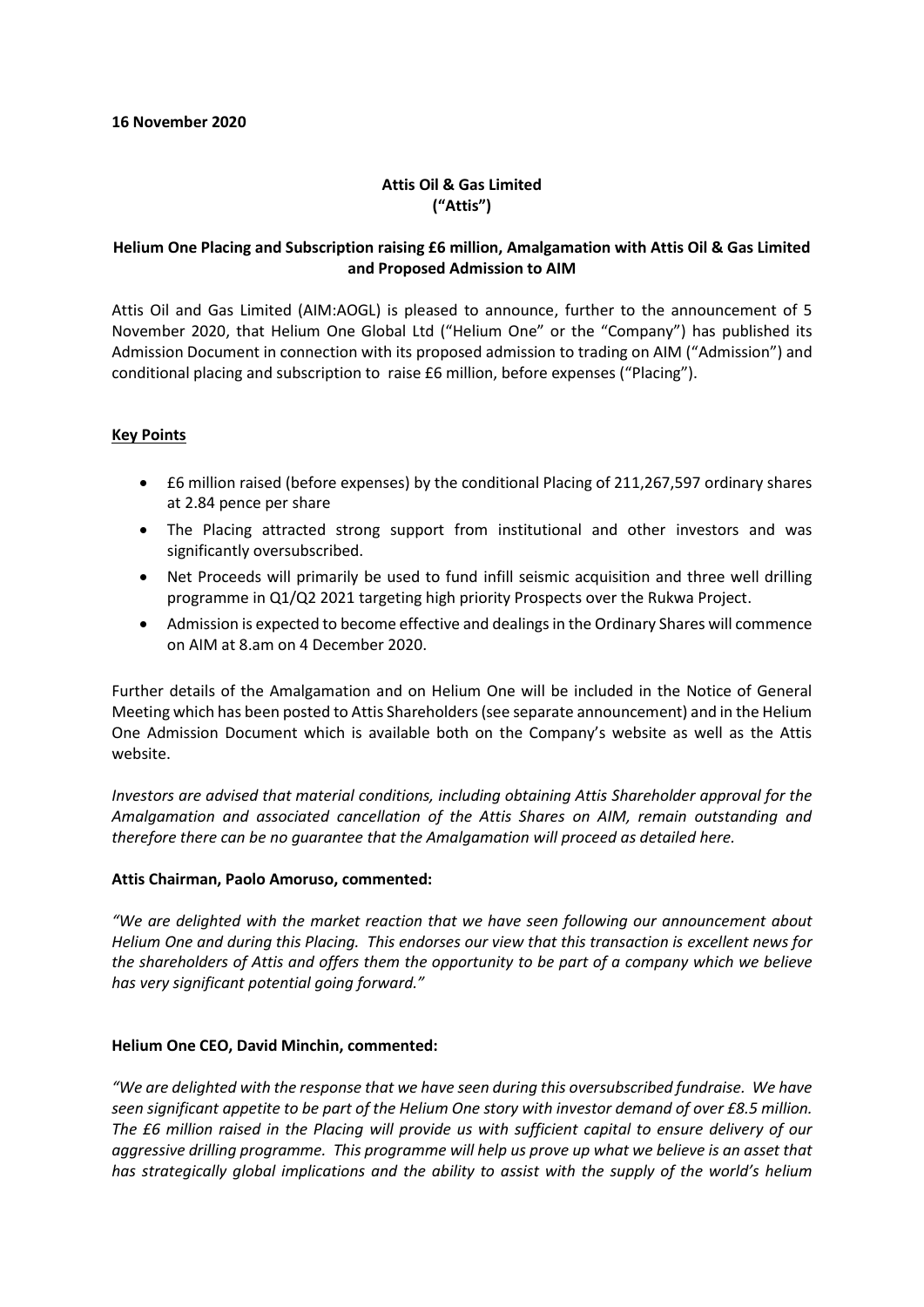*demand for a number of years going forward. We look forward to welcoming our new shareholders to the Company upon our Admission to AIM in December."* 

For further information visit www.attisog.com or contact the following:

| Attis Oil & Gas Ltd         | +1 713 869 1544  |
|-----------------------------|------------------|
| Helium One Global Ltd       | +44 20 7920 3150 |
| <b>Beaumont Cornish Ltd</b> | +44 20 7628 3396 |
| <b>Beaumont Cornish Ltd</b> | +44 20 7628 3396 |
| Peterhouse Capital Limited  | +44 20 7220 9792 |
| Peterhouse Capital Limited  | +44 20 7220 9792 |
| <b>Tavistock PR</b>         | +44 20 7920 3150 |
| <b>Tavistock PR</b>         | +44 20 7920 3150 |
|                             |                  |

### **Details of the Placing and Subscription**

The Placing and Subscription Shares comprise 211,267,597 new Ordinary Shares being issued by the company at a price of 2.84p per share. The Placing will raise £6 million for the Company before expenses. On Admission, at the Placing Price, the Company will have a market capitalisation of approximately £14.1 million.

The bookbuild process, led by joint brokers Peterhouse and Pello Capital, was well supported by investors. Target minimum capital raise of £5 million was exceeded with the Company receiving demand for over £8.5 million in new capital.

Net proceeds of £5.35 million, together with the Group's existing resources, will be used to fund the three well drilling programme targeting high priority Prospects over the Rukwa Project defined through seismic mapping, gravity gradiometry and soil gas helium anomalism. Additionally funds have been allocated for an infill seismic programme which complements the planned drilling programme with improved resolution over identified trap structures to refine drill targeting.

#### **Placing, Amalgamation and Admission Statistics\***

| <b>Placing Price</b>                                               | 2.84 pence      |
|--------------------------------------------------------------------|-----------------|
| <b>Enlarged Issued Share Capital</b>                               | 496,893,111     |
| Percentage of the Enlarged Issued Share Capital represented by the | 42.54%          |
| Placing Shares and Subscription Shares                             |                 |
| Market capitalisation of the Company at the Placing Price          | £14.1 million   |
| <b>ISIN</b>                                                        | VGG4392T1075    |
| SEDOL                                                              | <b>BKPS321</b>  |
| AIM symbol                                                         | HE <sub>1</sub> |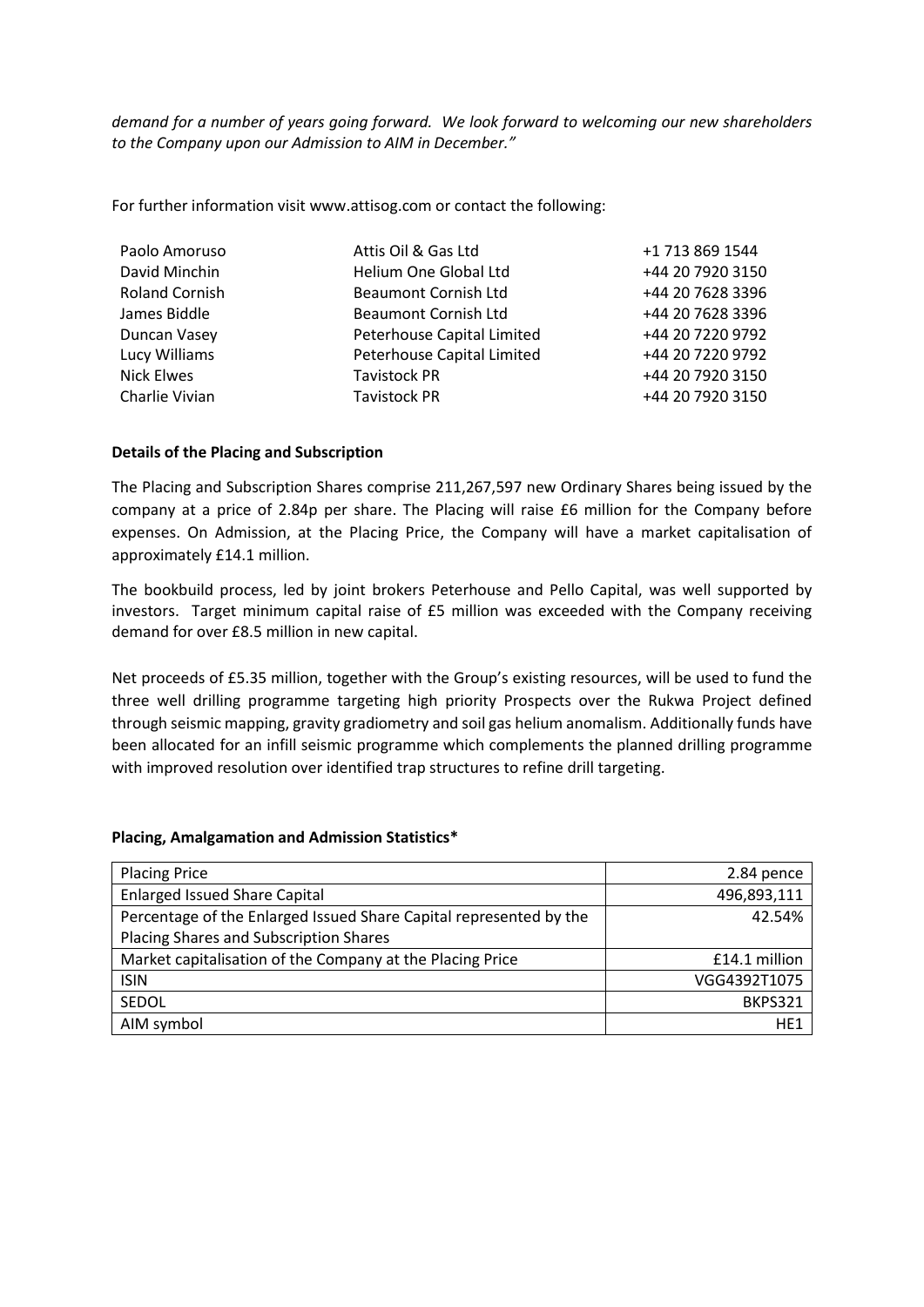### **The Amalgamation**

As announced by the Company on 5 November 2020, the Company entered into a binding Amalgamation Agreement with Helium One Treasury, a 100 per cent. owned subsidiary of Helium One Global Limited, a company focused on exploration and development of the globally significant Rukwa Helium Project in Tanzania.

The Amalgamation Agreement sets out the commercial terms of a proposed merger by way of an amalgamation under BVI law ("Amalgamation").

Under the terms of the Agreement, on completion of the Amalgamation all existing Attis Shares will be cancelled and Attis Shareholders will be issued with 1 Helium One Ordinary Share at 2.84p per Share for every 236 Attis Ordinary Shares (held at close of business on 1 December 2020), which values Attis at a fixed amount of approximately £1.76 million, representing a value of 0.012p for each Attis Ordinary Share. Attis shareholders will hold approximately 13 per cent. of the enlarged Helium One Group on Admission.

The Amalgamation represents what the Directors believe to be a transformational and potentially value enhancing transaction for Shareholders, giving them the opportunity to participate as investors in a globally unique, large-scale, high-grade, primary helium project.

### **Further information on Helium One**

Helium One has identified a globally unique, large-scale, high-grade, primary helium project in Tanzania with the potential to resolve a supply-constrained market.

Helium One's assets are located within the rift basins on the margin of the Tanzanian Craton. Through Helium One's subsidiary companies Gogota (Tz) Limited, Stahamili (Tz) Limited and Njozi (Tz) Limited, the Company has secured 18 Prospecting Licences covering more than 4,512 km<sup>2</sup> in three distinct project areas: the Rukwa, Balangida and Eyasi projects. These are located near surface seeps with helium concentrations ranging up to 10.5% He by volume.

The Rukwa Project or Rukwa, Helium One's main project, is located within the Rukwa Rift Basin covering 3,448km<sup>2</sup> in south-west Tanzania. The project is considered to be an advanced exploration project and the company has identified 21 prospects and 4 leads based on historical drilling, reprocessed seismic lines, high resolution gravity survey, and surface seeps analysis.

SRK Consulting have reported a 'Best Estimate' Un-risked Prospective Resource of 138 Bcf (2U/P50 see *Technical Glossary*) for the Company's Rukwa Project, meaning that the project has potentially strategic global implications with the ability to significantly resolve helium supply/demand issues.

Helium One's additional two projects, Eyasi and Balangida, which cover areas of 804km<sup>2</sup> and 260km<sup>2</sup> respectively, are located in north central Tanzania. Both have exceptional helium gas concentrations at surface, and ideal geology for source, reservoir, trap and seal. These projects are not as advanced in their exploration as Rukwa; however, Helium One has commenced work programmes, including an airborne gravity survey, to define the prospective sub-surface structures.

All Helium One's licences are held on a 100% equity basis and are in close proximity to the required infrastructure.